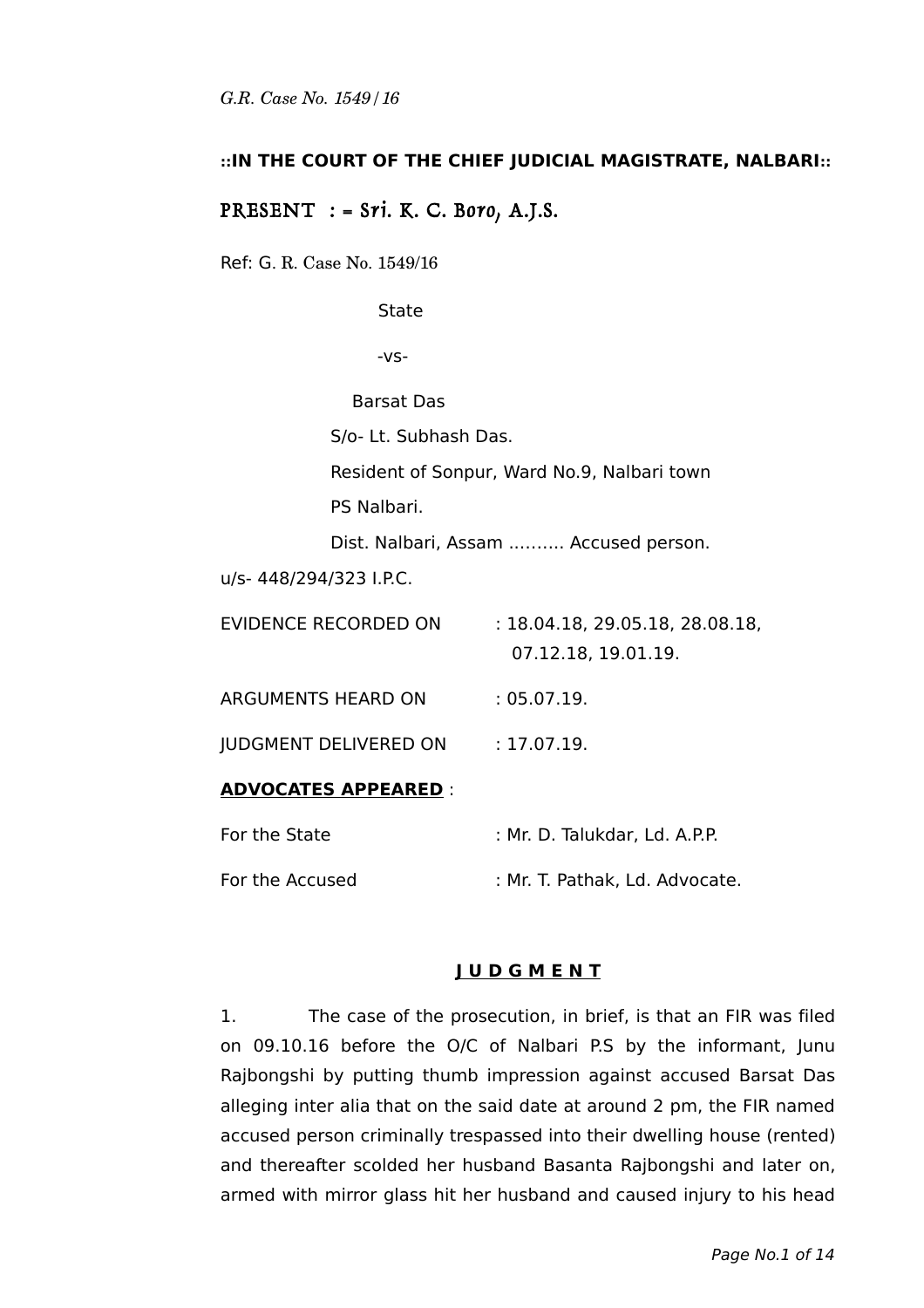and chin and that her husband is presently undergoing treatment at Nalbari SMK Civil Hospital. Hence the case.

2. That on receipt of the ezahar at the P.S, O/C of Nalbari P.S, registered the case as Nalbari P.S Case No.716/16 u/s 448/325/294 I.P.C and started investigation. On completion of investigation the I.O. laid charge-sheet against the accused person namely Barsat Das u/s-448/294/323 IPC vide C.S. No.377/16 dated 26.10.16.

3. In pursuance of the process issued, the accused appeared before the court and on his appearance the copies of the case as per the mandate of law u/s-207 Cr.P.C. were furnished to the accused. Thereupon prima facie case was found u/s-448/294/323 IPC against the accused person and as such substance of accusation of offence u/s-448/294/323 I.P.C was explained to the accused and he was asked whether he would plead guilty of the offence charged or claimed to be tried. He had pleaded not guilty and claimed to be tried.

4. During the trial, the prosecution side examined six number of witnesses. The accused was examined u/s 313 Cr.P.C and his plea is of complete denial. The defence side declined to adduce any evidence.

5. I have heard the argument of both the sides.

## **POINTS FOR DETERMINATION**

I. Whether the accused person on 09.10.16 at about 2 pm, at village Puspakpur, under Nalbari P.S, criminally trespassed into the dwelling house (rented) of informant and thereby committed an offence punishable u/s 448 I.P.C.?

II. Whether the accused person on the aforesaid date, time and place voluntarily caused hurt to the informant's husband Basanta Rajbongshi and thereby committed an offence punishable u/s 323 I.P.C.?

III. Whether the accused person on the aforesaid date, time and place scolded the informant's husband Basanta Rajbongshi using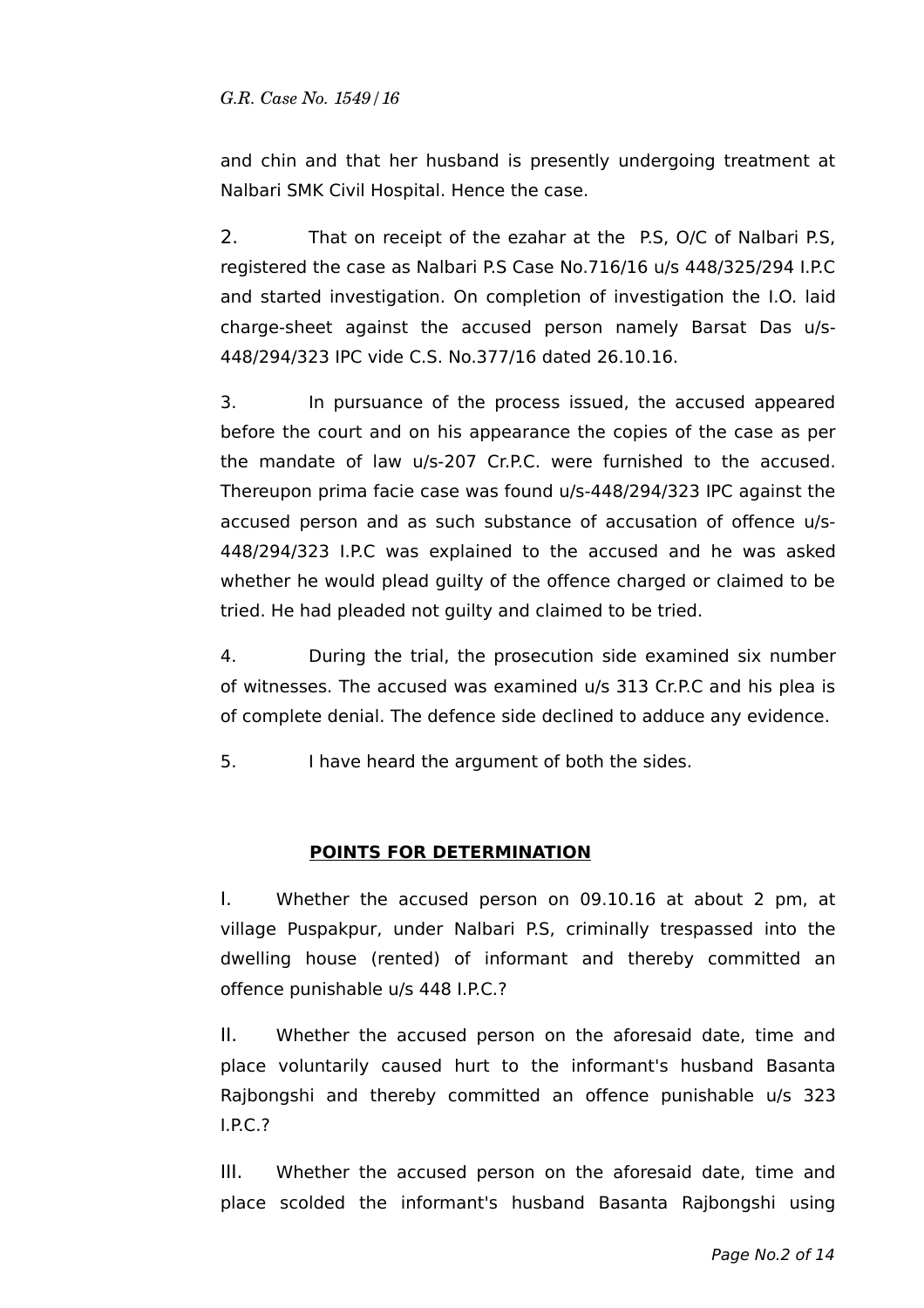obscene language in a public place and to the annoyance of others and thereby committed an offence punishable u/s 294 I.P.C.?

### **DECISION AND REASONS THEREOF :-**

6. PW 1 – Junu Rajbongshi, informant deposed in her evidence that she had lodged this case against the accused person. PW 1 deposed that about  $1\frac{1}{2}$  years ago, one day, at about 1 pm, when she was not present at home and had gone for work, her younger son Rajib Rajbongshi went to call her and as she reached, she saw that her husband Basanta Rajbongshi had sustained injuries in his head and chin and thereafter she took her husband to SMK Civil Hospital, Nalbari. PW 1 further deposed that her husband was admitted in SMK hospital for 4 days. PW 1 deposed that accused person had a desire to marry her daughter Pallabi Rajbonshi and as they denied his proposal, the accused started visiting their house and scolded Pallabi with abusive language. PW 1 deposed that due to said grudge, the accused on the day of occurrence caused injury to her husband by hitting him with glass/ mirror. PW 1 deposed that she has not seen the accused hitting her husband and has only seen his injury. PW 1 deposed that thereafter she had lodged ezahar against the accused person. PW 1 deposed that she has put her thumb impression on the FIR and that police had recorded her statement.

7. PW 1 in her cross revealed that she has not written the FIR by herself and she does not know what was written in the said ezahar. PW 1 revealed that accused Barsat Das did not visit their house on earlier occasion. PW 1 revealed that they stayed in a rented house and nearly 22 household families resided in the same compound and each rented room is adjacent to each other. PW.1 further revealed that they have been staying in their rented house since 6-7 years, but she does not know how many people in total stay there. PW.1 revealed that approximately 60-70 persons stay in their vicinity. PW.1 revealed that she has not witnessed the incident, as at that time she was not present at home. PW.1 also revealed that accused Barsat Das did not know or have any relation with her daughter. PW.1 revealed that accused Barsat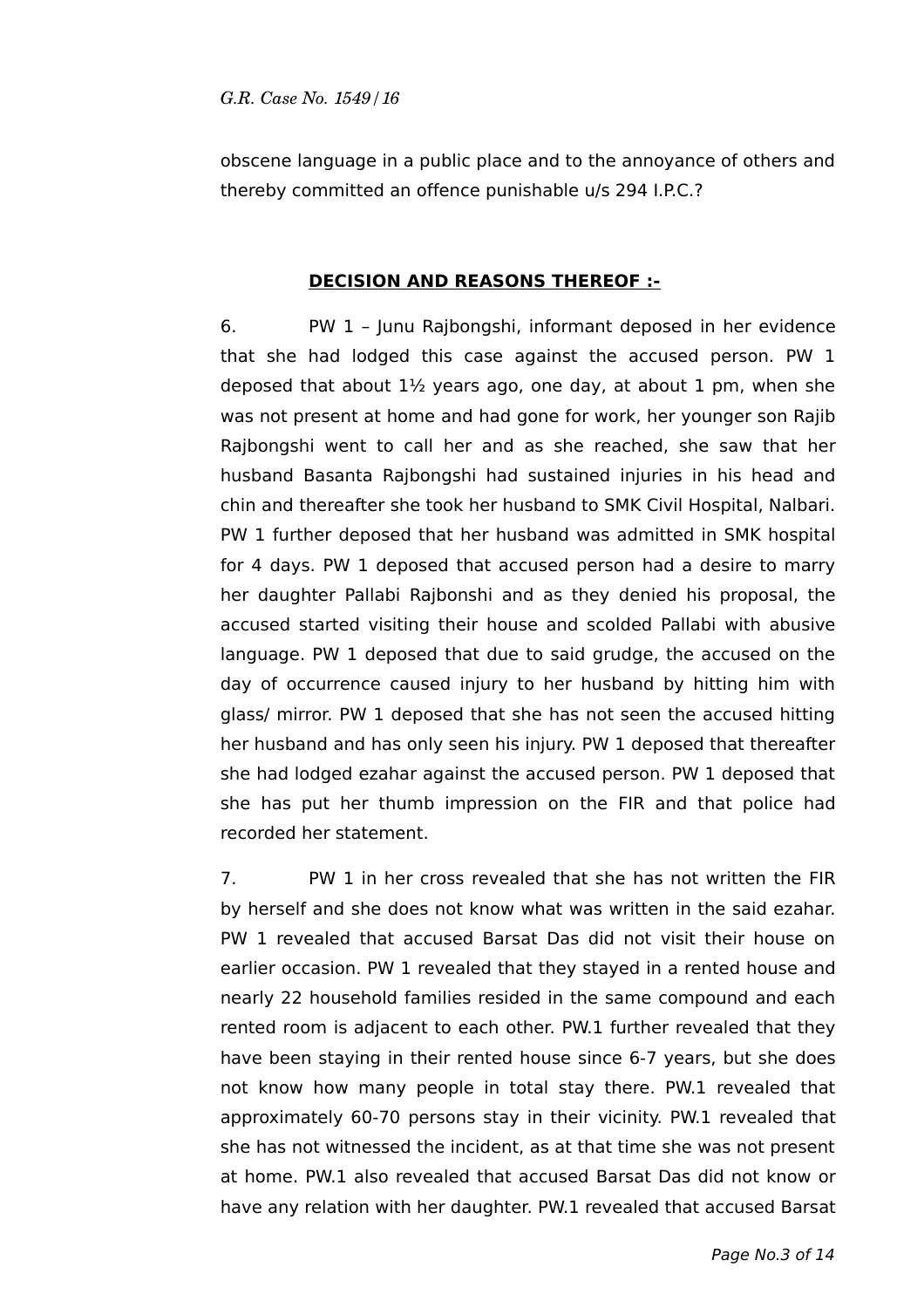does business with her son. PW 1 revealed that she was not present at home when Barsat Das's family members came to their home with marriage proposal. PW 1 revealed that police did not seize any mirror glass or blood stained clothes of her husband. PW 1 revealed that after 2 weeks of the alleged incident, police had visited the P.O. PW-1 revealed that her husband is a driver by profession. She denied that her husband inebriated condition chased the accused to his residence. She further denied that on the day of the incident accused went to purchase medicine for his mother and then, they assaulted him.

8. PW 2 – Basanta Rajbongshi deposed in his evidence that the informant is his wife and he knows the accused person. PW 2 deposed that around one and half years ago, one day, at about  $1 - 1:30$  pm, he was watching television with his son Rajib Rajbongshi at home and the said TV is opposite to their door and the door was behind him. PW 2 deposed that accused first entered their house and scolded him and thereafter armed with a mirror/glass hit him and caused severe injury to his head and chin. PW 2 deposed that after the said assault, he fell down beside the door and later on, his wife took him to hospital and he was admitted there for 4 days and thereafter his wife lodged ezahar against the accused person. PW 2 deposed that accused wanted to marry his daughter Pallabi Rajbongshi, but they refused his proposal. PW 2 deposed that he took away his daughter Pallabi to their native house as the accused started visiting their house regularly. PW 2 deposed that the accused had assaulted him due to the said fact. PW 2 deposed that police had recorded his statement.

9. PW 2 in his cross revealed that he was staying in that area for over 7 years and the alleged incident occurred in his house. PW 2 revealed that the accused on earlier occasion visited their house and abused his daughter and that he had not lodged FIR in this regard. He denied that accused used to do business along with his son. PW 2 revealed that in and around themselves, there are 15-20 rented families and around 40-50 persons stayed there. PW.2 revealed that on the day of incident, there were 2 – 3 women in their compound. PW 2 revealed that police had not seized broken glass. He denied that prior to 2-3 days ago, he inebriated condition chased the accused. He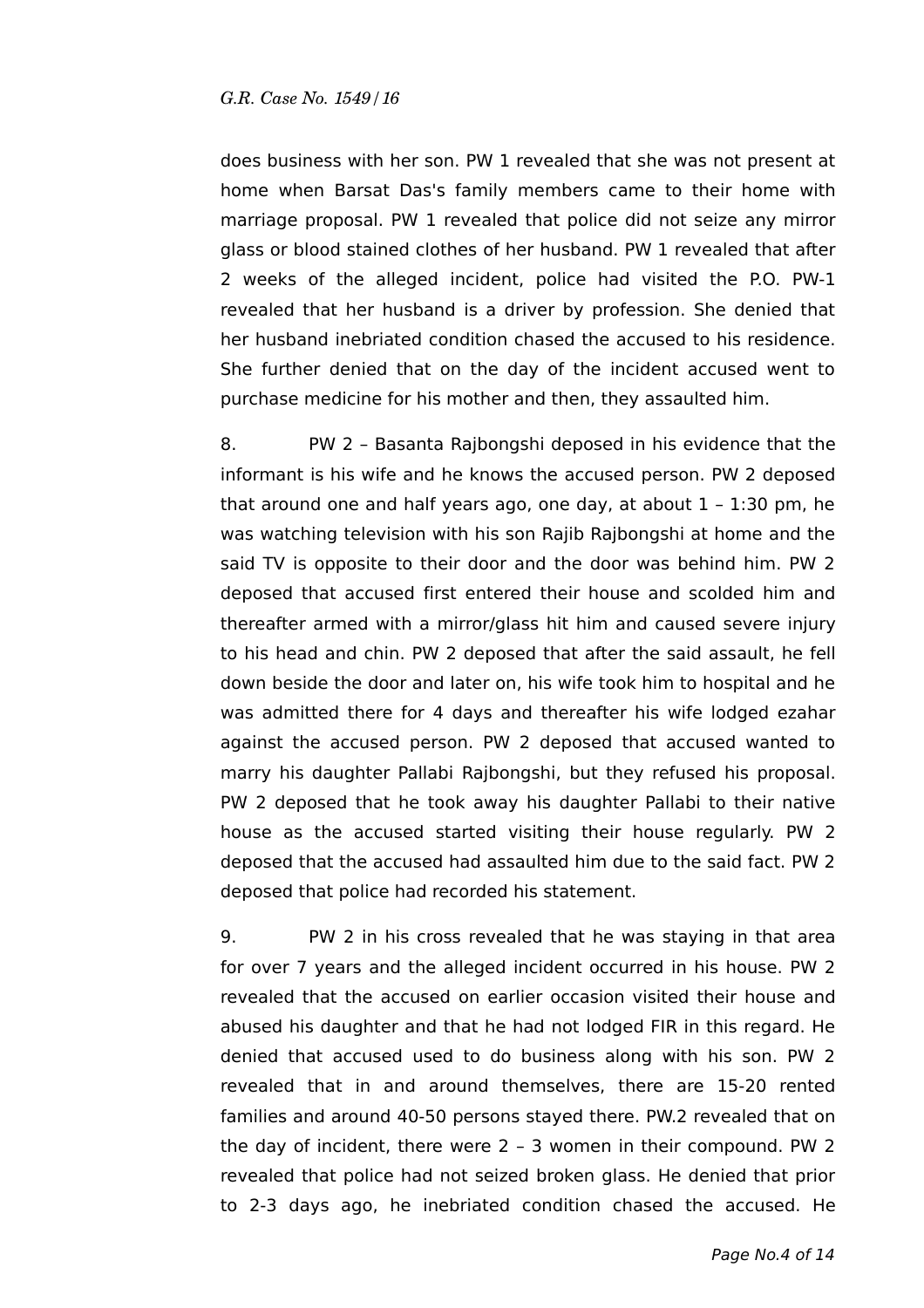further denied that on the day of the incident, he along with 10-12 persons pulled the accused to his residence while he went to purchase medicine for his mother. He further denied that prior to this incident, he assaulted the accused in the Tempo stand. He also denied that accused came to their residence with a marriage proposal. PW.2 revealed that the incident occurred inside their house. He denied that while he was pulling the accused, there arose an scuffle. Police visited P.O after 2 days and when police visited their house, he was not in hospital.

10. PW.3 – Mamoni Seal deposed in her evidence that she knows both the informant and the accused person and that around 2 years ago, she heard from co-villagers that accused had hit informant's husband with glass and thereafter Basanta was taken to hospital. PW 3 deposed that accused Barsat Das wanted to marry informant's daughter, but as they refused his proposal, the accused assaulted Basanta.

11. PW.3 in her cross revealed that she has not witnessed the said incident by herself and has narrated the same from overhearing other people.

12. PW 4 – Arpana Das deposed in her evidence that she knows both the informant and the accused person and that the incident occurred about one and a half years ago. PW.4 deposed that at the time of incident she was at her home. PW 4 deposed that accused used to visit informant's house prior to the said incident. PW 4 deposed that upon hearing commotion, she came out of her house and saw that both Basanta and Barsat were blood stained and later Basanta was taken to hospital and at that time the accused fled away from P.O. PW.4 deposed that she does not know why the assault took place. PW.4 deposed that police had recorded her statement.

13. PW 4 in her cross revealed that accused person loved the daughter of informant and Basanta and around 18-20 persons stayed in the same campus. PW 4 revealed that she did not narrate before police that she saw both accused and Basanta stained with blood after the incident. PW 4 revealed that police had visited the P.O on the day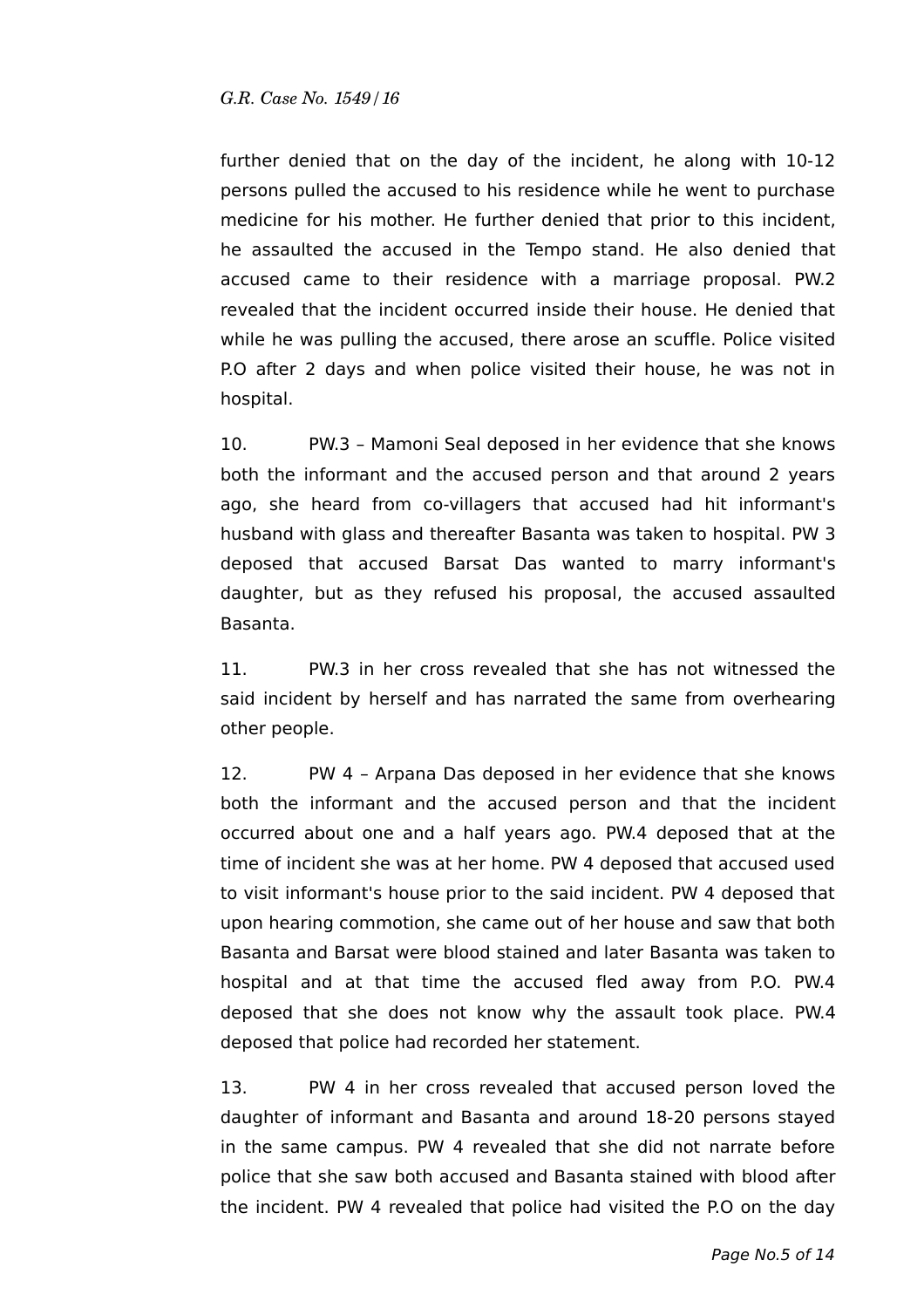#### of occurrence.

14. PW 5 – Dr. Utpal Das is the M.O, and he deposed that on 09.10.16 at about 2:30 pm, he had examined Basanta Rajbongshi vide Nalbari Dist. Emergency registration no. 18170/16 in connection with Nalbari P.S case no. 716/16, where the patient was escorted by police and upon examination, he had found - (I) lacerated injury of size 4 cm x 2 cm in the left occipital region, reddish with irregular border; (ii) lacerated injury of size 3 cm x 2 cm in the chin, reddish with irregular border. The patient was advised CT scan of brain as there was scalp swelling over frontal calvarius with small hyper-dense focus. The said patient was admitted in male ward of SMK civil hospital and diagnosed with soft tissue injury. Opinion - the injury was fresh within 0 - 6 hours and caused by blunt object. Ext 1 is the injury report and Ext  $1(1)$  is his signature.

15. During cross-examination, the M.O revealed that such injuries might be occurred due to dash with hard substance.

16. PW.6 is Ali Kumar Dusad, I.O. He deposed that on 09.10.16, he was working as 2<sup>nd</sup> TSI in Nalbari PS. On that day, at about 6.00 pm, the informant Junu Rajbongshi lodged a written FIR in the Nalbari PS. On receipt of the FIR, the O.C of Nalbari PS registered Nalbari PS Case No.716/16 u/s-448/325/294 IPC and he was given the task of investigation. He recorded the statement of the informant in the police station. He visited the place of occurrence on 10.10.16, drew the sketch map and recorded the statements of witnesses namely Miss Mamani Seal, Miss Gitu Das and Miss Arpana Das. The informant already admitted her husband Basanta Rajbongshi in the SMK Civil Hospital prior to filing the FIR. He searched for the accused, but failed to trace him out and accused was directed to appear in the police station. On 14.10.16, the accused appeared in the police station. He recorded his statements, arrested him and allowed him to go on bail. He recorded the statement of injured Basanta on 25.10.16. He collected the medical report on the same day i.e. on 25.10.16. Upon completion of investigation, he filed charge-sheet against accused Barsat Das u/s-448/294/323 IPC on 26.10.16. Ext.2 is the sketch map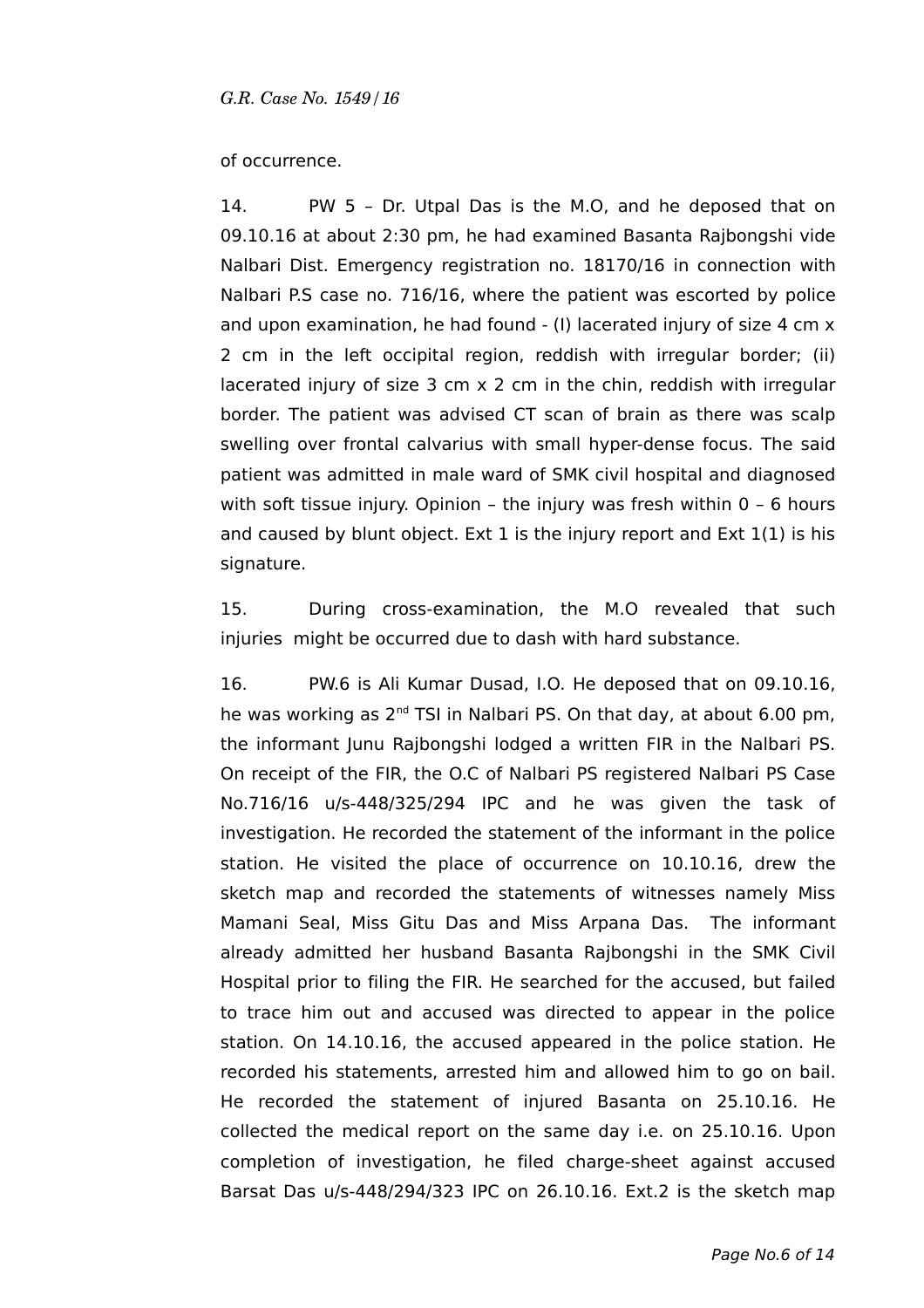and Ext.2(1) is his signature. Ext.3 is the charge-sheet and Ext.3(1) is his signature.

17. During cross-examination, the I.O revealed that he recorded the statements of the persons who stayed on rent. Except the tenants, he did not record the statements of the neighbours. He recorded the statements of victim Basanta. He stated before him that he was admitted in hospital from 09.10.16 to 13.10.16. He did not collect the admission and discharge receipt of the victim from SMK Civil Hospital. He has not seized anything from the place of occurrence. It is not a fact that he has filed the charge-sheet against the accused without getting any material.

18. These are the materials on record.

19. The learned advocate for the accused in his argument submitted that there is none to corroborate the evidence of the victim. Furthermore, he stated that neither prosecution examined Rajib Rajbongshi who is the son of the informant, nor the I.O cited him as witness in this case. The victim Basanta Barman claimed in his evidence that while he was with Rajib, then, accused came and assaulted him by means of a mirror. Hence, this witness is vital witness. Furthermore, he stated that the independent witnesses namely PW.3 and PW.4 have not directly implicated the accused person. As no independent witness has supported the prosecution story, hence, the accused is entitled to get the benefit of doubt. The learned advocate for the accused further submitted that the prosecution has failed to establish the case, hence the accused should be acquitted.

20. Controverting the submissions of the ld. defence counsel, ld. APP argued that the accused person had trespassed into the informant's house and all of a sudden hit the husband of the informant with a glass as the victim had refused the proposal of the accused of marrying the daughter of the victim. He further stated that the Medical report fully corroborated the evidence of the victim. Hence, he vehemently argued that the prosecution has succeeded to prove a case of wrongful trespass and assault against the accused and prayed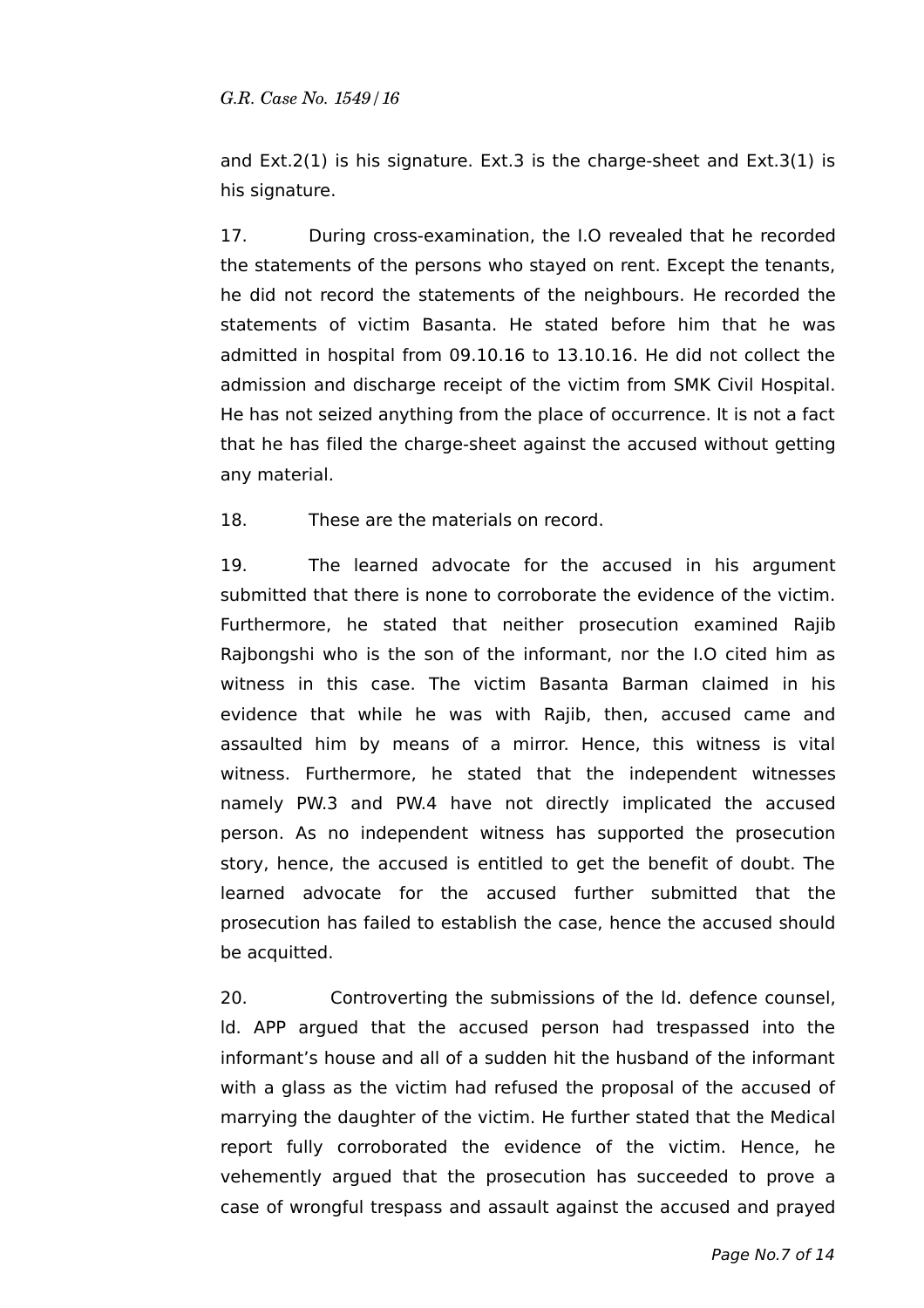before this court to punish the accused.

21. I have carefully perused the evidence on record. Now let us see whether the prosecution has been able to bring home the guilt of the accused person beyond all reasonable doubt.

### 22. **Discussion u/s-294 IPC**

Section 294 IPC defines- obscene acts and songswhoever, to the annoyance of others (I) does any obscene act in any public place, or (ii) sings, recites or utters any obscene songs, ballad or words, in or near any public place, shall be punished with imprisonment of either description for a term which may extend to three months, or with fine, or with both. The obscene act or words used by the accused must cause annoyance. The word annoyance is an important ingredient of this offence, it being associated with mental condition has often to be inferred from proved fact. Moreover, section 294 IPC envisaged when such word or song was used in a public place.

23. As per the evidence of the victim PW.2 Basanta Rajbongshi, it is seen that on the day of the occurrence, at about 1.00- 1.30 pm, at noon, while he and his son Rajib Rajbongshi were enjoying TV, accused came inside their residence and verbally abused him and thereafter, hit him by means of a mirror. The evidence of this witness is silent as to what specific words were used by the accused person during such scolding. In the absence of the words specifically uttered by the accused, court cannot presume that the words used were obscene. Moreover, the incident occurred in the residence of the victim i.e. PW.2. Therefore, as the act as alleged by the victim was not committed in a public place, hence, section 294 IPC is not attracted in this case. Therefore, I find that the prosecution has not been able to prove the guilt of the accused person for committing offence u/s-294 IPC. So, he is acquitted of the offence u/s-294 IPC.

- 24. Sec.448 IPC states that
	- i) That accused committed criminal trespass.
	- ii) That such criminal trespass was committed by entering into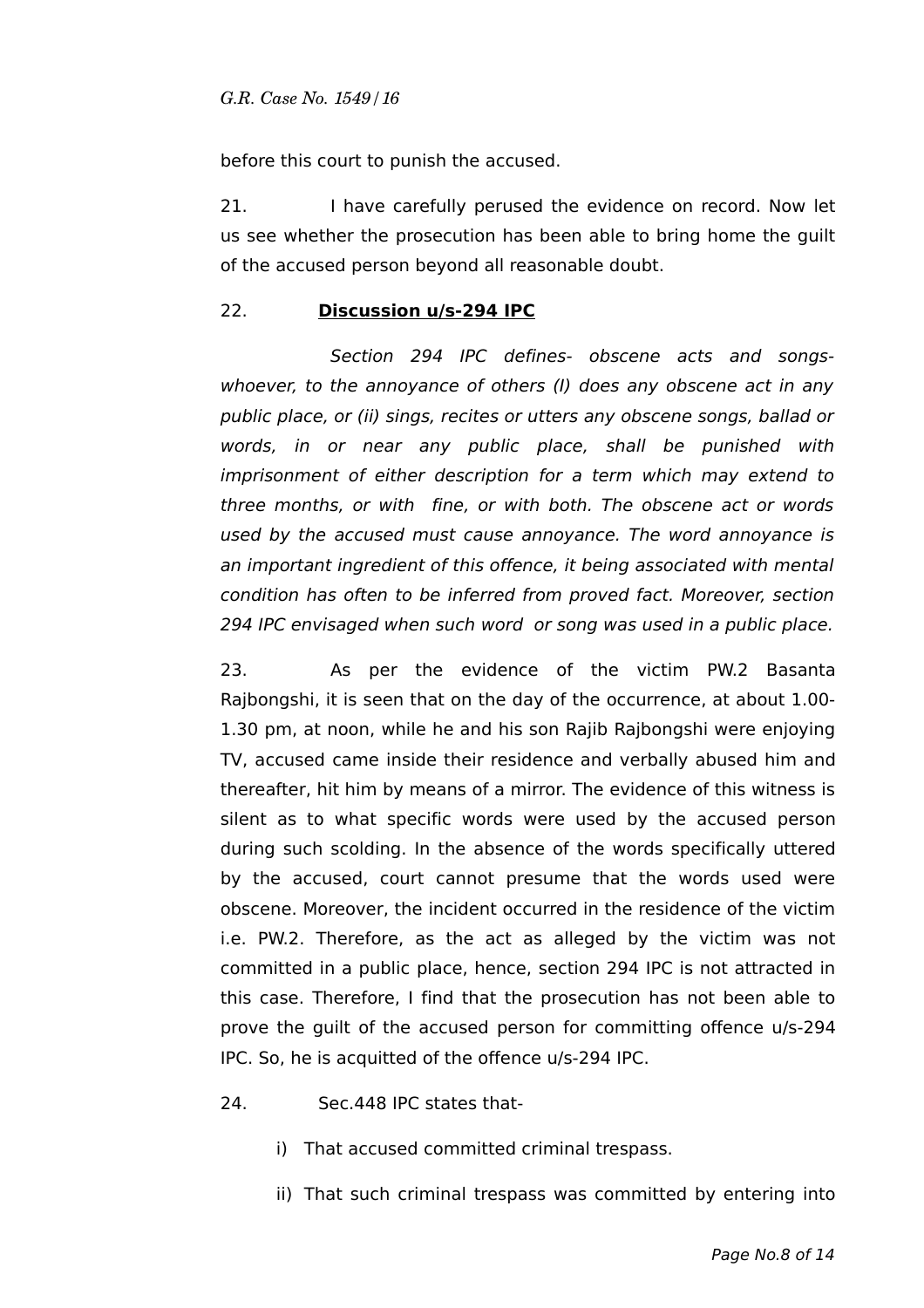or remaining in a building, tent or vessel.

iii) That such building tent or vessel, was used as a human dwelling or as a place of worship or as a place for the custody of property.

25. Now let us again appreciate the evidence of the star witness of this case i.e. PW.2 Basanta Rajbongshi. He deposed that around one and half years ago at about  $1 - 1:30$  pm, he was watching television with his son Rajib Rajbongshi at home and the said TV is opposite to their door and the door was behind him. PW 2 deposed that accused first entered their house and scolded him and thereafter armed with a mirror/glass hit him and caused severe injury to his head and chin. PW.4 Arpana Das also stated that accused used to visit the residence of the informant frequently as he loves the daughter of the informant. On the day of the incident, on hearing commotion, this witness came outside and saw that the wearing cloths of victim and accused were stained with blood. I have perused the sketch map, Ext.2. From perusal of Ext.2, it transpires that the residence of PW.4 which is marked as "C" by the I.O is adjacent to the residence of the victim. Hence, I have no hesitation to hold that accused committed trespass into the residence of the victim. Therefore, it is concluded that the prosecution has been able to prove the guilt of the accused for commission of offence u/s-448 IPC.

#### 26. **Discussion u/s-323 IPC**

Sec 319 I.P.C. states that- Whoever causes bodily pain, disease or infirmity to any person is said to cause hurt. To bring home an offence u/s 323 I.P.C., the prosecution is to prove (a) the victim suffered from bodily pain, disease or infirmity (b) that the accused caused the bodily pain (c) that the accused did so intentionally or with the knowledge that in the process hurt would be caused.

27. Now, let us again come to the evidence of the victim PW.2. He stated that on the day of the incident, while he was watching TV with his son Rajib, accused came, scolded him and thereafter hit him with a mirror/ glass and caused severe injury upon his head and chin.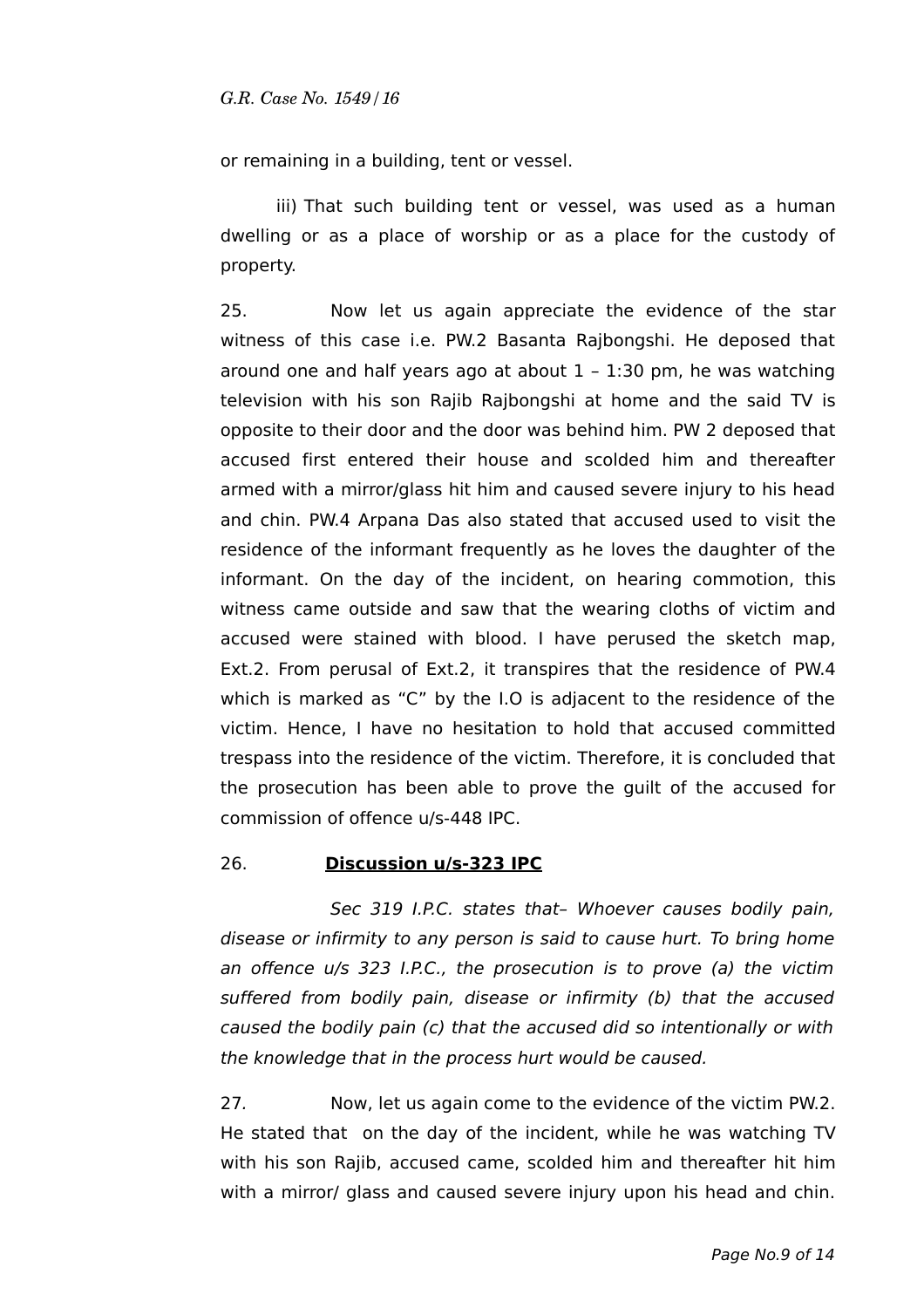In this case, the informant is found to be a hearsay witness. She was not present at the PO at the time of the incident. She was informed about the incident by her son Rajib and on coming to her residence, she found that her husband PW.2 had sustained injuries on his head and chin. Thereafter, she took her husband to medical. PW.4 Arpana Das stated in her evidence that on the day of the incident, upon hearing commotion, she came out of her house and saw both Basanta (injured) and Barsat (accused) were stained with blood. Thereafter, Basanta was taken to medical and the accused fled away from the place of occurrence. Regarding the injuries sustained by the victim PW.2, it is seen that PW.1 informant and PW.4 have supported the injury. Now, we come to the evidence of the Medical Officer who examined the victim on the day of the incident. On examination, he found lacerated injury of size 4 cm x 2 cm in the left occipital region, reddish with irregular border and lacerated injury of size 3 cm x 2 cm in the chin, reddish with irregular border. Thus, it appears that the Medical report has fully corroborated the injuries sustained by PW.2. Hence, it is found that the evidence of victim PW.2 is wholly reliable. Next, we come to the evidence of PW.3 Mamani Seal. She is also found to be a hearsay witness. She only heard from co-villagers that accused had hit the informant's husband i.e. PW.2 with glass. PW.6 is the Investigating Officer who is a formal witness.

28. In our case the whole prosecution story is based upon a solitary witness i.e. P.W.2 victim Basanta Rajbongshi. The Hon'ble Supreme Court in the case of Lallu Manjhi and anr vs State of Jharkhand, reported in (2003) 2 SCC 401, held thus:

the law of evidence does not require any particular number of witnesses to be examined in proof of a given fact. However, faced with the testimony of a single witness, the court may classify the oral testimony into three categories, namely, (i) wholly reliable, (ii) wholly unreliable, and (iii) neither wholly reliable nor wholly unreliable. In the first two categories there may be no difficulty in accepting or discarding the testimony of the single witness. The difficulty arises in the third category of cases. The court has to circumspect and to look for the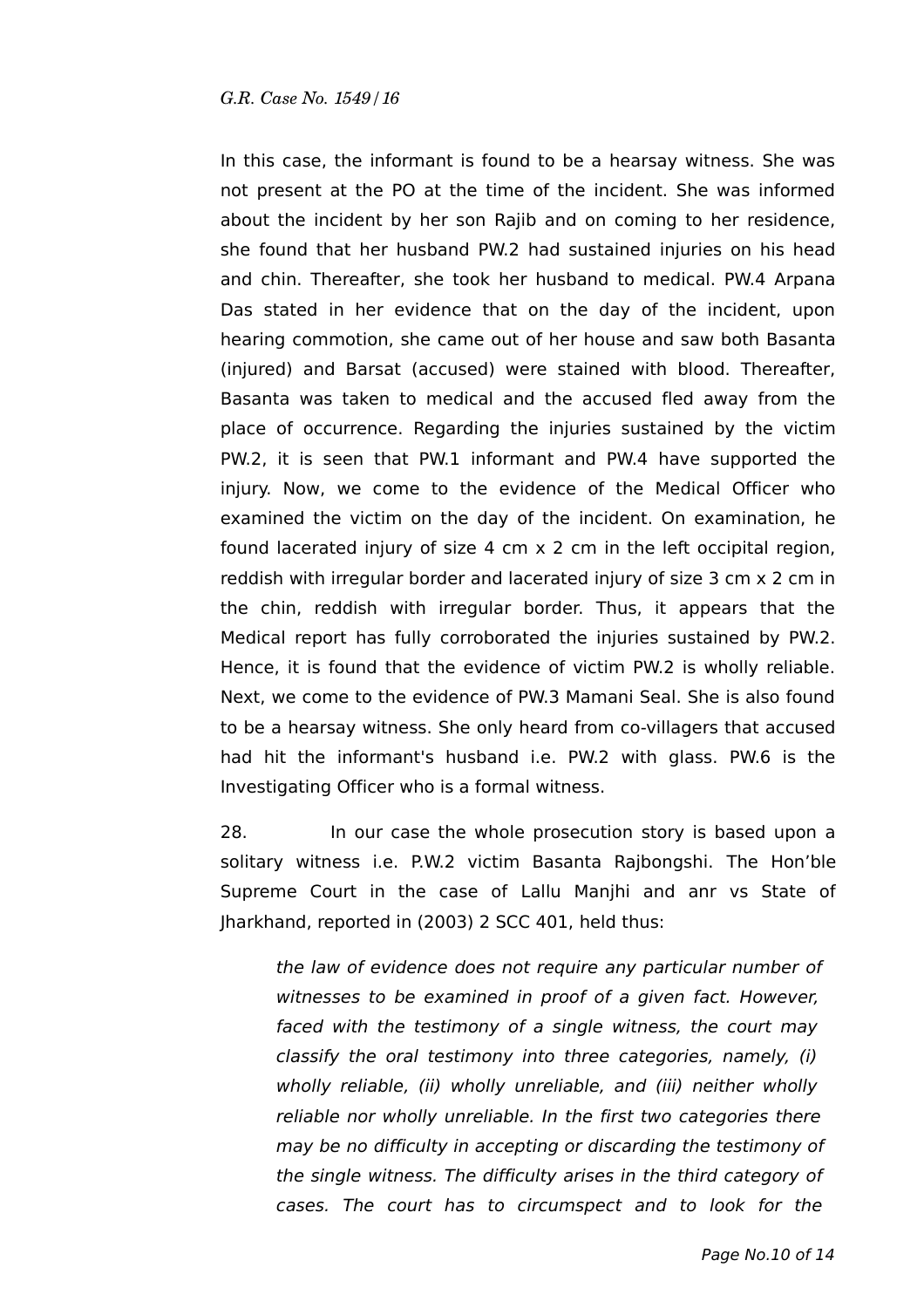corroboration in material particulars by reliable testimony, direct or circumstantial, before acting upon the testimony of a single witness.

29. The Ld. Defence counsel argued that the prosecution did not examine the son of the injured namely Rajib Rajbongshi who was an eye witness to the incident. Hence, he stated that non examination of the son of the injured is fatal to the prosecution side. I am not agreed to the submission of the Ld. Defence counsel as the Medical report has fully corroborated the evidence of the injured. Hence, I find nothing that non examination of the son of the injured would be fatal to the prosecution case.

30. The informant stated further that the accused gave a proposal to marry their daughter, but she and her husband i.e. PW.2 did not accept the proposal of the accused and at this, accused became arrogant and in a fit of grudge, he assaulted the injured. PW.2 also stated the same thing. PW.3 also stated that accused wanted the marry the informant's daughter, but as they refused his proposal, the accused assaulted the injured. From the evidence of PW.2, it is further seen that the accused person had hit the victim PW.2 by means of a mirror and he sustained injuries on his head and chin. PW.4 also saw that the wearing cloths of PW.2 was stained with blood. The medical report Ext.1 has fully supported the injures of the victim. Definitely such a hit which was given on the head of a person by means of a mirror would sustain pain. It may be presumed that if a person is hit on his head and chin, it will be enough to attract section 323 IPC. Hence, I find that the accused person has committed an offence u/s-323 IPC.

31. Marshalling the evidence on record, it is found that the prosecution has not been able to prove the guilt of the accused person for committing offence u/s-294 IPC, so, he is acquitted of the offence u/s-294 IPC.

32. On the other hand, on the basis of the entire evidence on record and taking into account the facts and circumstances of the case, I hold accused Barsat Das guilty of offences u/s-448/323 IPC and hence accused Barsat Das is convicted u/s-448/323 IPC.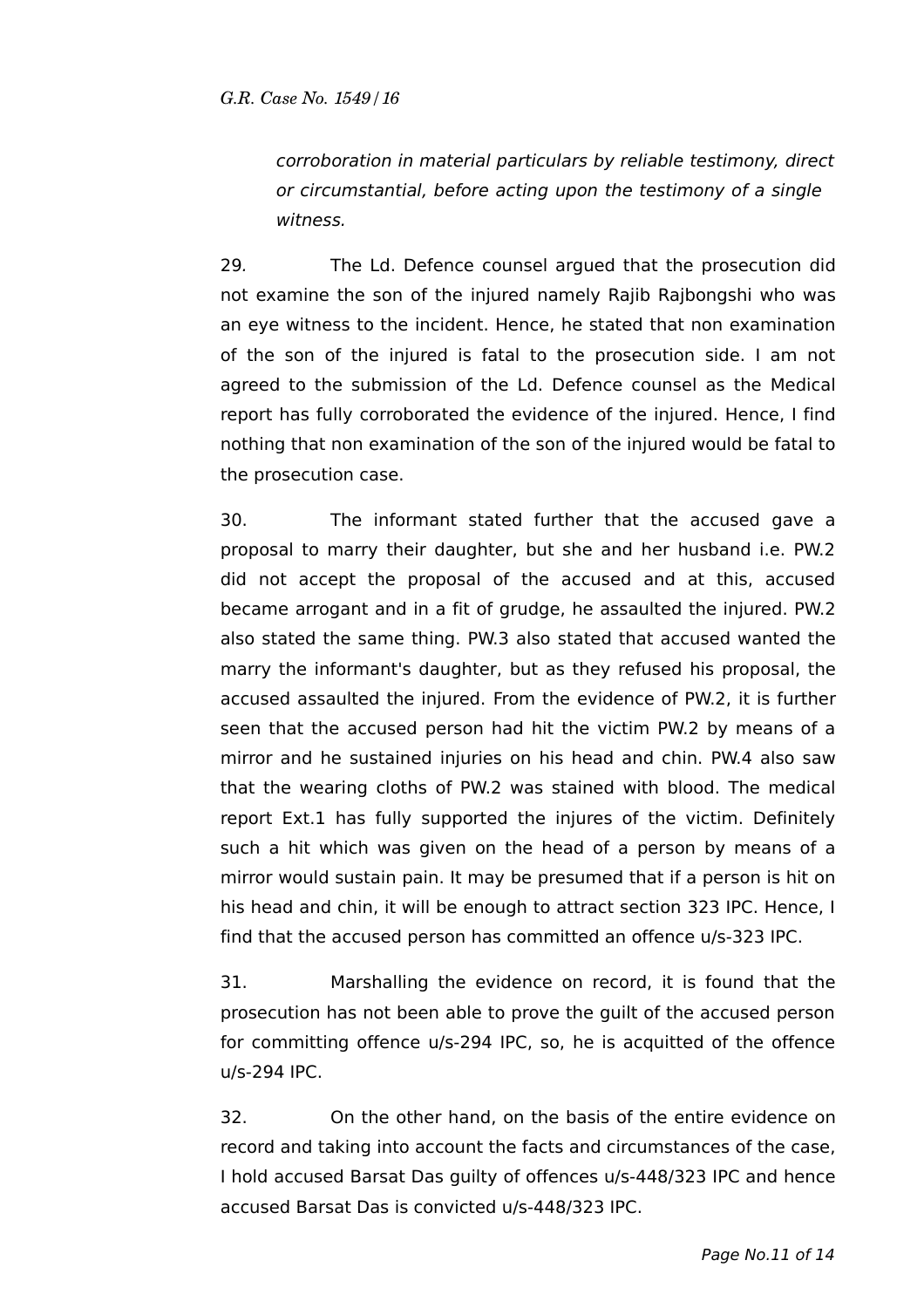33. Accused is heard on the point of sentence. He prayed for the mercy of the court and pleaded to take a lenient view.

34. Accused Barsat had hit PW.2 by means of a mirror while he was enjoying television as a result of which he sustained injuries on his head and chin. At that time, the victim was unarmed. Such offence are on the rise amongst the people now a days. If the accused had any grievance against the victim, he should have approached the appropriate forum for redressal of his grievances, instead he assaulted the victim which led him to sustain simple injury. If the accused person is dealt with leniently, then it will send a wrong message to the society and tend to dilute the efficacy of the judicial delivery system in the minds of the common people. Hence I am not inclined to extend clemency and extend the benefits of probation to accused Barsat Das.

# 35. **O R D E R**

At the end, the prosecution has failed to prove the guilt of the offence u/s-294 IPC against the accused beyond all reasonable doubt. Hence, accused Barsat Das is acquitted of the offence u/s-294 IPC. On the other hand, the prosecution has been able to bring home the guilt of the accused person namely Barsat Das for committing offences u/s-448/323 IPC. Accordingly, accused Barsat Das is convicted u/s-448/323 IPC and sentenced to pay a fine of Rs.500/- for each offence, i/d of payment of fine, he shall undergo S.I. for 30 days.

36. Fine amount if paid by convict be forwarded to the victim (PW.2) as compensation.

37. Supply a free copy of this judgment to convict Barsat Das and to Ld. District Magistrate, Nalbari.

Given under my hand and seal of the Court on this  $17<sup>th</sup>$ July, 2019.

> (Sri. K. C. Boro) Chief Judicial Magistrate Nalbari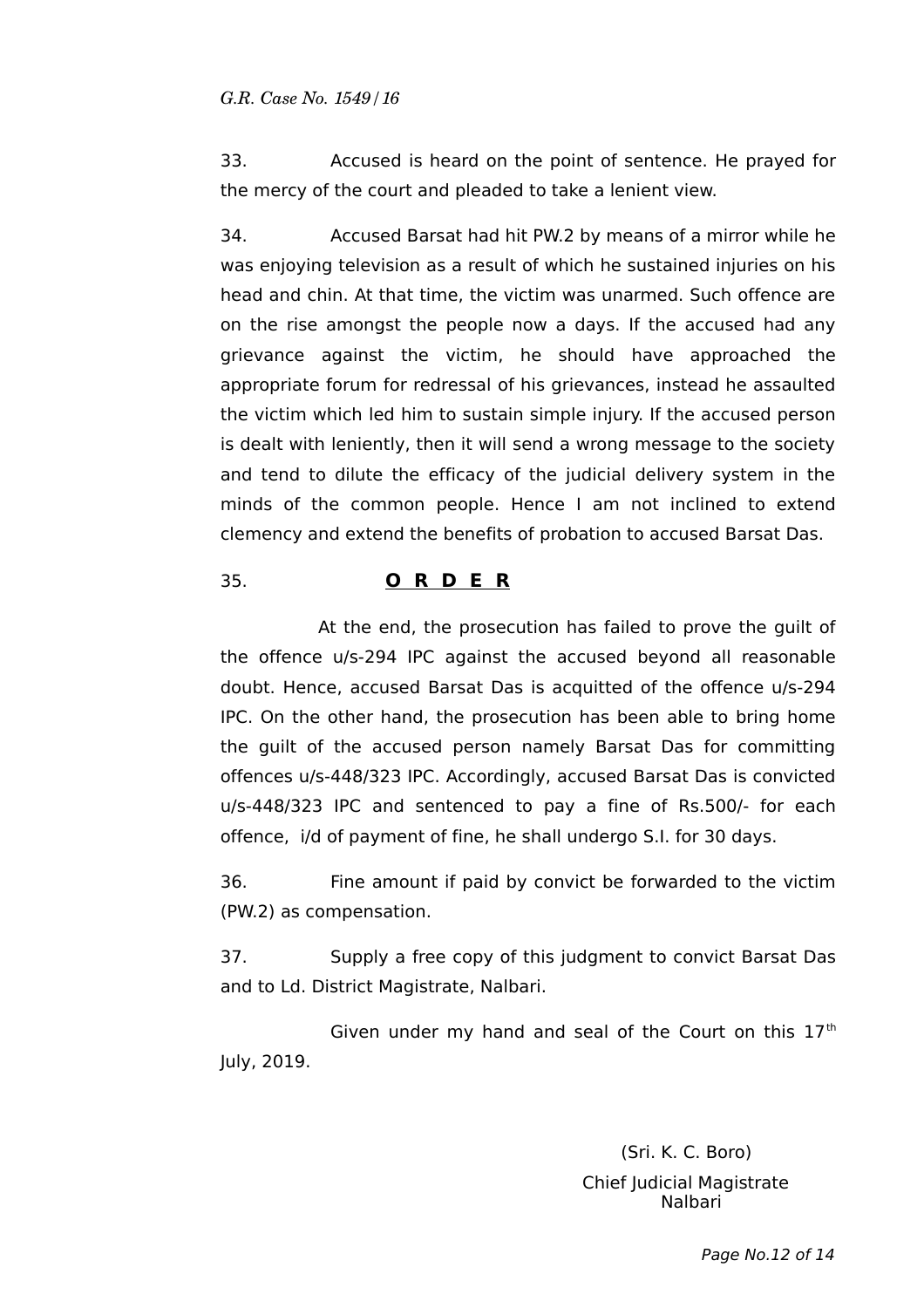Dictated and corrected by me

 (Sri. K. C. Boro) Chief Judicial Magistrate, Nalbari